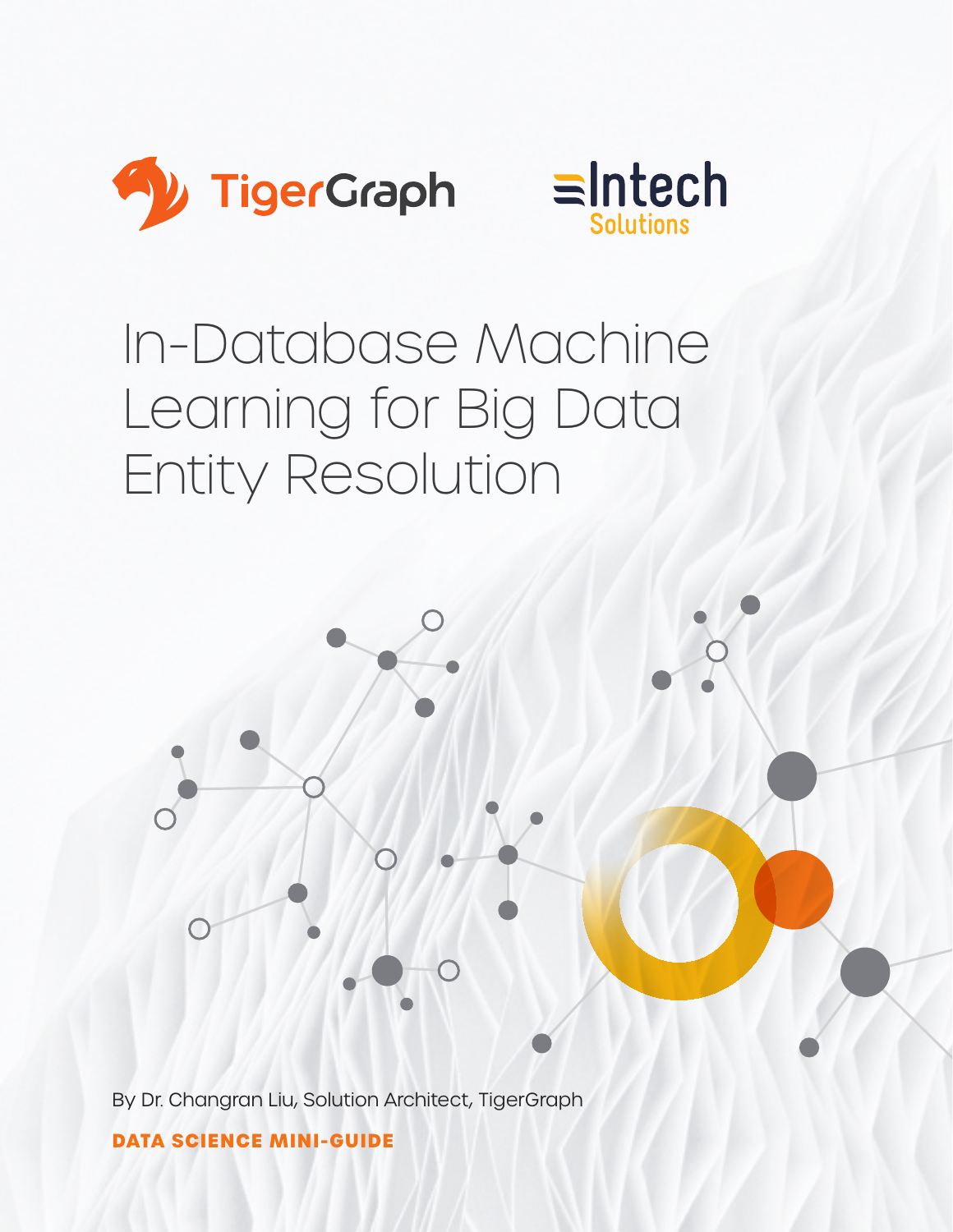

# Machine Learning and Entity Resolution

The world is gathering data faster than it can make sense of it. According to market intelligence company IDC, the "Global Datasphere" in 2018 reached [18 Zettabytes.](https://www.idc.com/getdoc.jsp?containerId=prUS46286020) One zettabyte is approximately equal to one billion terabytes and more data is being generated at a faster pace every day.

The data being collected by organizations can, however, give a misleading or fragmented view of the real world. A person, for example, could appear multiple times (or have multiple digital entities) within the same database, due to typos, name changes, aggregation of different systems and so on. If we try to merge two databases, how do we match entities, when the ID systems might be different or contain errors?

Entity resolution helps organizations get to the truth. Entity resolution, which is the disambiguation of real-world entities in a database, is an essential data quality tool for businesses wanting to see the full customer journey, and to make the right recommendations, or for law enforcement agencies trying to uncover criminal activity and the perpetrators.

# Graph databases can help you disambiguate

The key task of entity resolution is to find and make linkages between digital entities which refer to the same real-world entities. Graph is the most intuitive, and as we will also show later, the most efficient data structure used for connecting dots. Using graph, each digital entity or attribute can be represented as a vertex, and the entity-has-attribute relationships can be represented as edges. In such an entity-attribute graph, when multiple entities share the same attributes, they will be linked together by the graph (see Figure 1). By representing the entity-attribute relationship as a graph, a variety of graph algorithms (e.g. cosine similarity, Jaccard similarity, connected component, label propagation, Louvain) can be performed for the task of entity resolution.



Figure 1: Each vertex in the graph represents either an entity or an attribute. The edges represent the entity-hasattribute relationship. The graph links different entities together when they share common attributes. For example, Entity 3 and Entity 5 are linked by Attribute 4 and Attribute 5.



Entity resolution helps get to the truth. Entity resolution, which is the disambiguation of real-world entities in a database, is an essential

data quality tool.

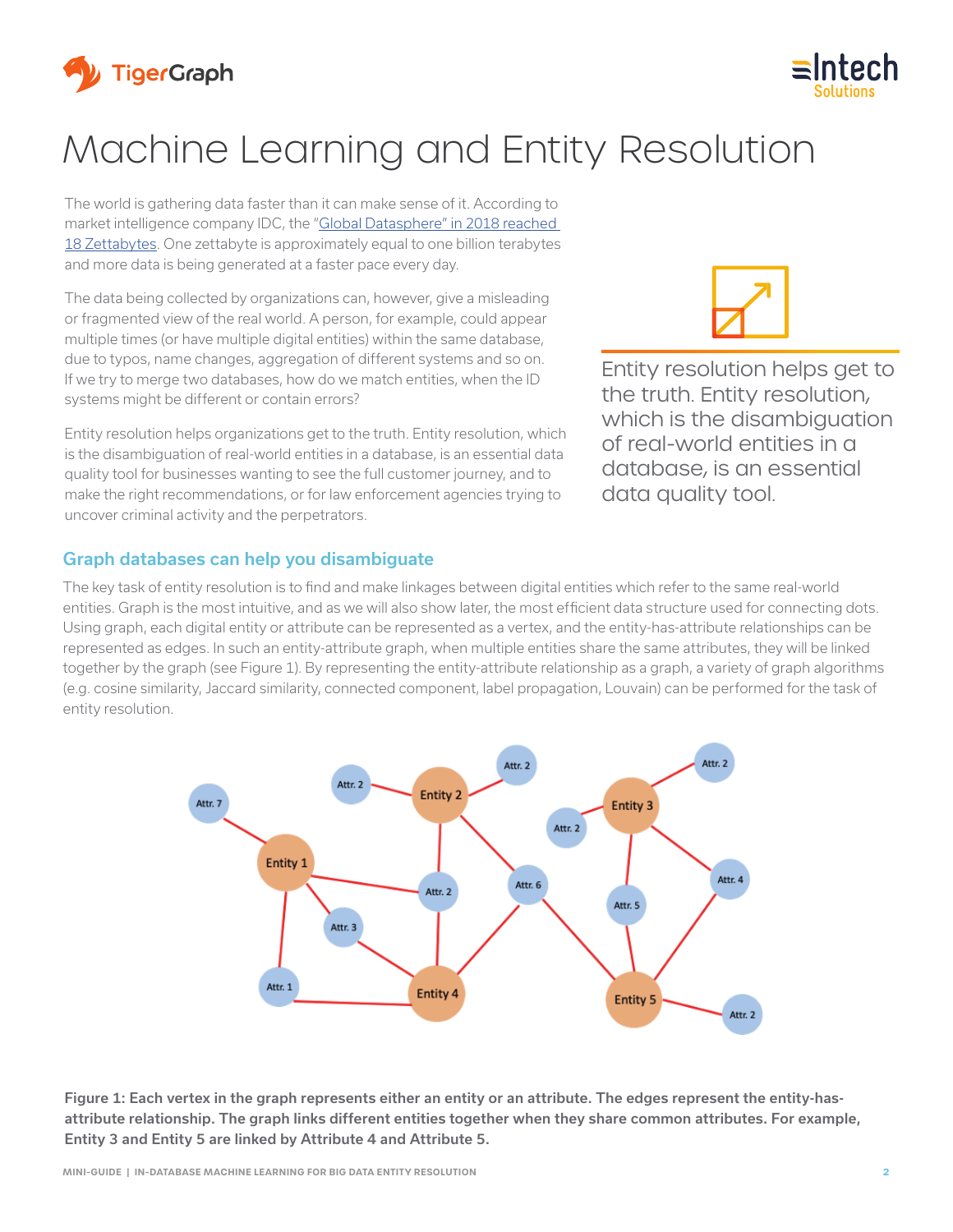

Solving the entity resolution problem with graph can be categorized into two main steps, namely linking and grouping. In the linking stage, graph algorithms, such as cosine similarity, Jaccard similarity, can be applied for pairwise matching. Once two entities are matched, an edge can be drawn between them to represent the same-as relationship. The same-as relationship can be deterministic or probabilistic. In the case of probabilistic relationships, a weighted edge can be used to represent the likelihood of one entity being the same as the other entity. In the grouping stage, the inserted same-as edges can greatly accelerate the computation in which graph community detection algorithms, such as connected component, label propagation, and Louvain, can be used to group the the digital entities by their real-world entities.

Graph provides an efficient approach for the entity resolution problem. A native graph database with massive parallel computing capability is the best tool to implement the approach. Solving entity resolution problems by running queries in the database not only saves the time for exporting the data to the other computing platform, but also addresses the challenge of ever-growing data size and data update. Additionally, because of the transitivity of the same-as relationship (i.e. if entity A is the same as entity B, and entity B is the same as entity C, then entity A is also the same as entity C), entity resolution requires multiplehop queries. Such queries require multiple join operations which are computationally expensive for relational database. A graph database, on the other hand, is the ideal solution for the big data entity resolution task. In the next section, we will show how to implement a TigerGraph solution for entity resolution.

# TigerGraph is especially adept at uncovering the truth

Let's examine a real-world example of how TigerGraph disambiguates the users of movie streaming websites through some login information. When people are logging into their account of a streaming website to watch a movie, the website may collect some login information such as the user account, user email used for account registration, IP address, physical address (device ID), and login time. A movie streaming company can have millions of user accounts and billions of login records. One person may register multiple accounts and one account can be logged in with different IP addresses, and devices. In this scenario, each user account is a digital entity with multiple attributes. The entity resolution task is to link the accounts to the real-world entity, a human user. Without loss of generality, in this simplified example, we assume each login record contains the user account, user email, IP address, device ID, and phone number (see Table 1). The five accounts in this toy example were actually registered by the same person. Now let's build a graph in TigerGraph to find this person.

| user account            | user email   | <b>IP</b> address | device ID         | phone        |
|-------------------------|--------------|-------------------|-------------------|--------------|
|                         | jojo@adv.com | 18.207.48.62      | 2E-1D-ED-EC-D9-ED | 181-481-4409 |
|                         | jj@adv.com   | 18.207.48.62      | 2E-1D-ED-EC-D9-ED | 415-509-4062 |
|                         | jjoe@adv.com | 18.207.48.62      | 2E-1D-ED-EC-D9-ED | 505-316-1184 |
| $\overline{\mathbf{A}}$ | jjoe@adv.com | 18.207.48.92      | E3-5B-BC-03-0D-AC | 312-921-5548 |
|                         | jj@adv.com   | 18.207.48.92      | E3-5B-BC-03-0D-AC | 312-921-5548 |

Table 1: Sample entities for Joseph Joestar





Graph provides an efficient approach for the entity resolution problem. A native graph database with massive parallel computing capability is the best tool to implement the approach.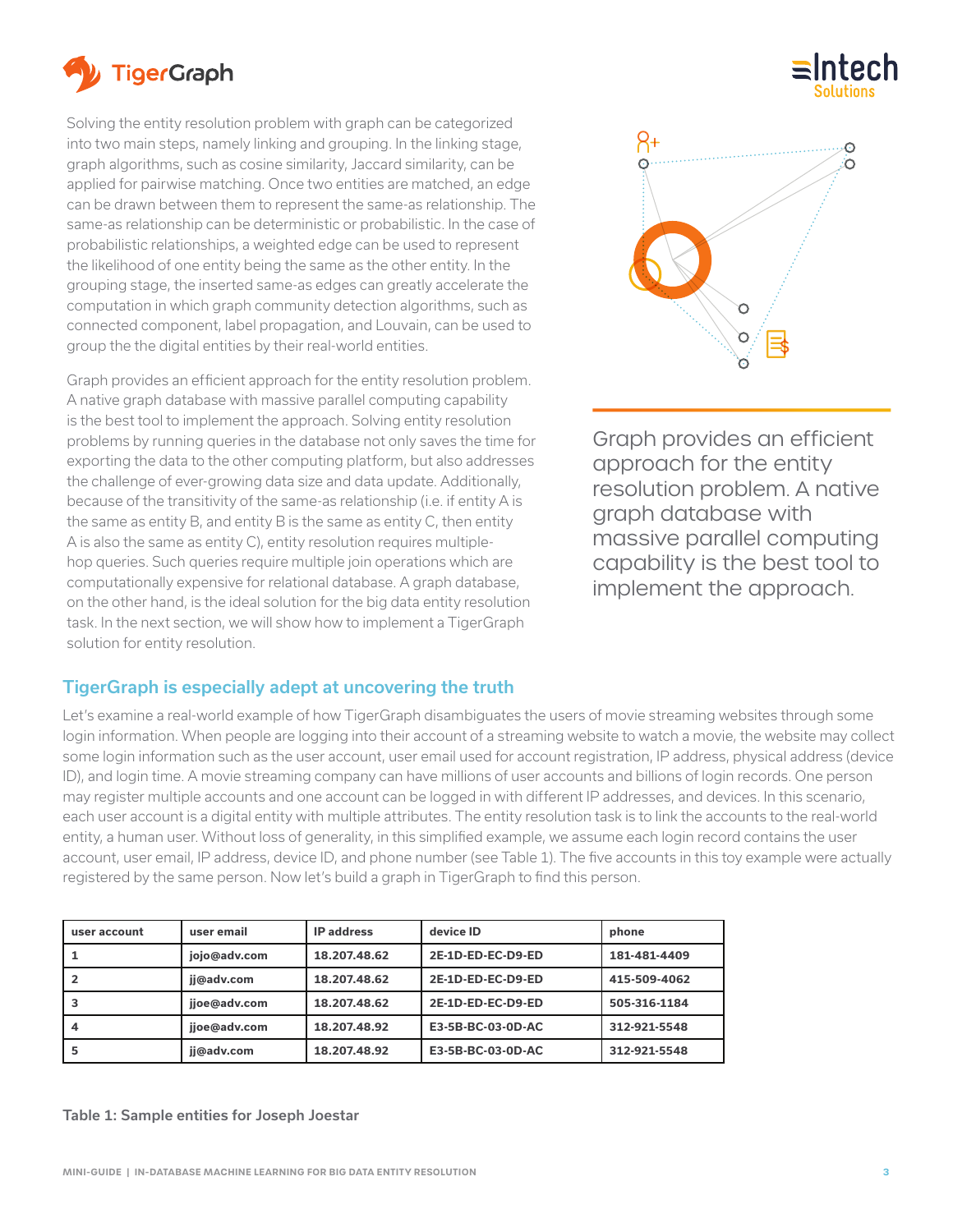

# Defining the graph schema

We need six types of vertices in this graph. The first type of vertex is for the user accounts. Similarly, each of the four attributes, user email, phone, IP address and device ID, can also be represented by a type of vertex. The last type of vertex is the user. The grouping of the entities will be done by connecting all the matching account vertices to the same user vertices. For the edges, we have "has" edges between accounts and the attributes, "Has Account" edges between users and their accounts, and "same as" edge between users.

Figure 2: TigerGraph Cloud Schema for the [Starter Kit - In-Database Machine Learning for](https://www.tigergraph.com/starterkits/)  Big Data Entity Resolution



 $\equiv$ Intech

# Loading Data

With the graph schema above, the data can be loaded to create the entity-attribute graph. For each record, we will use the user account as well as the attributes to create vertices, and connect the account vertex with its attribute vertices. Figure 3 shows the graph created by the sample data in table 1.



Figure 3. The graph created by loading the data in Table 1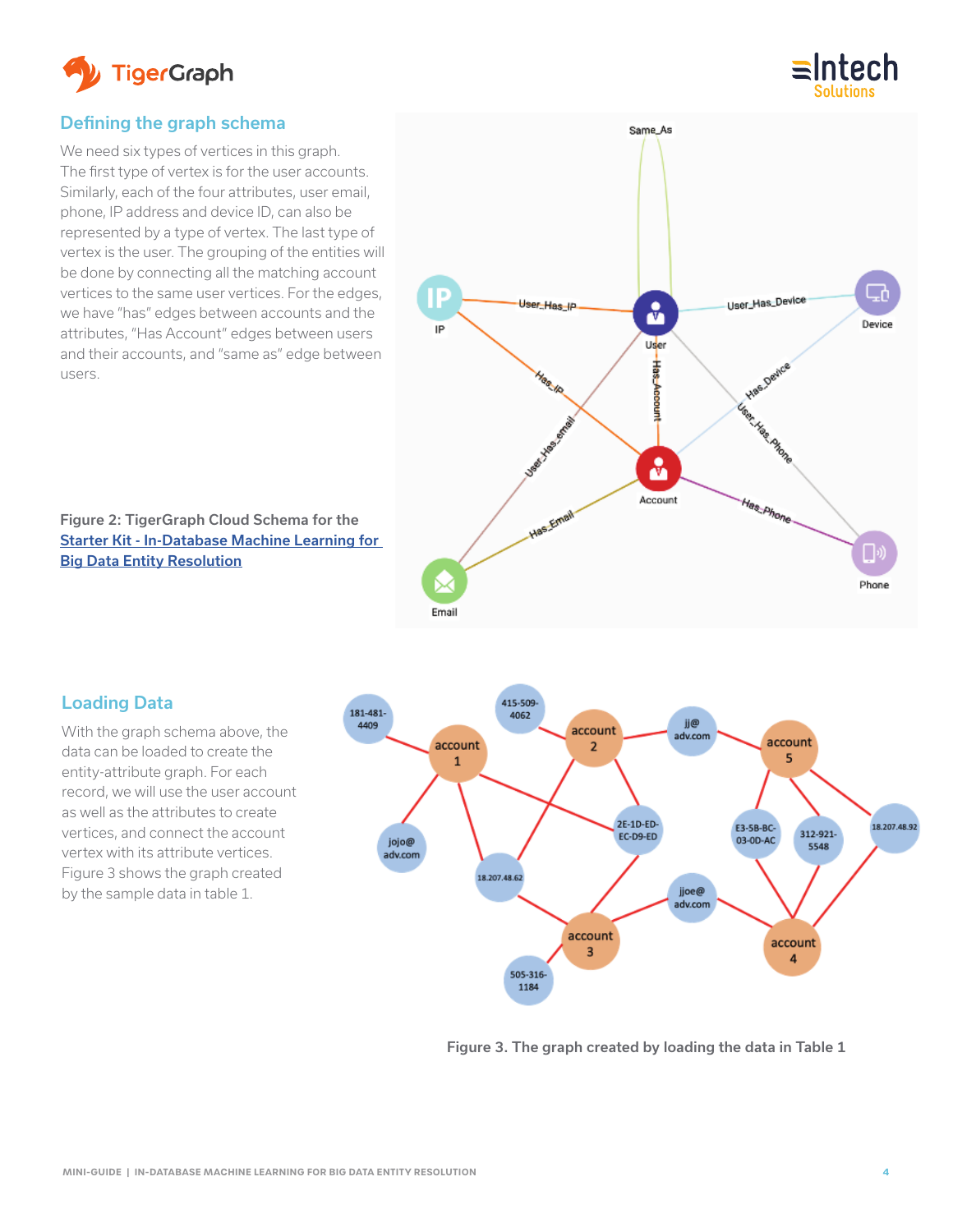



# Running queries

We implement entity resolution as three queries: Initialization, linking and grouping.

# **1) Initialization**

The initialization query assumes each account is registered by a different user and let the user inherit all the attributes of his account. For simplicity purposes, figure 4 only shows the user-attribute relationships and does not show the account vertices in the graph.



# **2) Linking**

The linking query connects the entities that satisfy the matching condition. In this example, let's assume two accounts were registered by the same person when they share at least two attributes. For example, account 1 and 3 were logged in both using the same IP address and device, thus we consider they were registered by the same person (see figure 4). In this case, the linking query traverses all the user - attribute - user paths and counts how many attributes are shared for each pair of users. Lastly, the query will insert an edge between two user vertices if they are linked by at least two attributes.



Figure 5: (a) In the above example, four same-as edges will be inserted between user (1, 2), (1, 3), (2, 3) and (4, 5) because each pair shares at least two common attributes. The connections between user 1 and 2 are highlighted. (b) The graph of user-user relationship after inserting the same-as edges in the linking query. For simplicity purposes, this figure does not show the account and attribute vertices in the graph.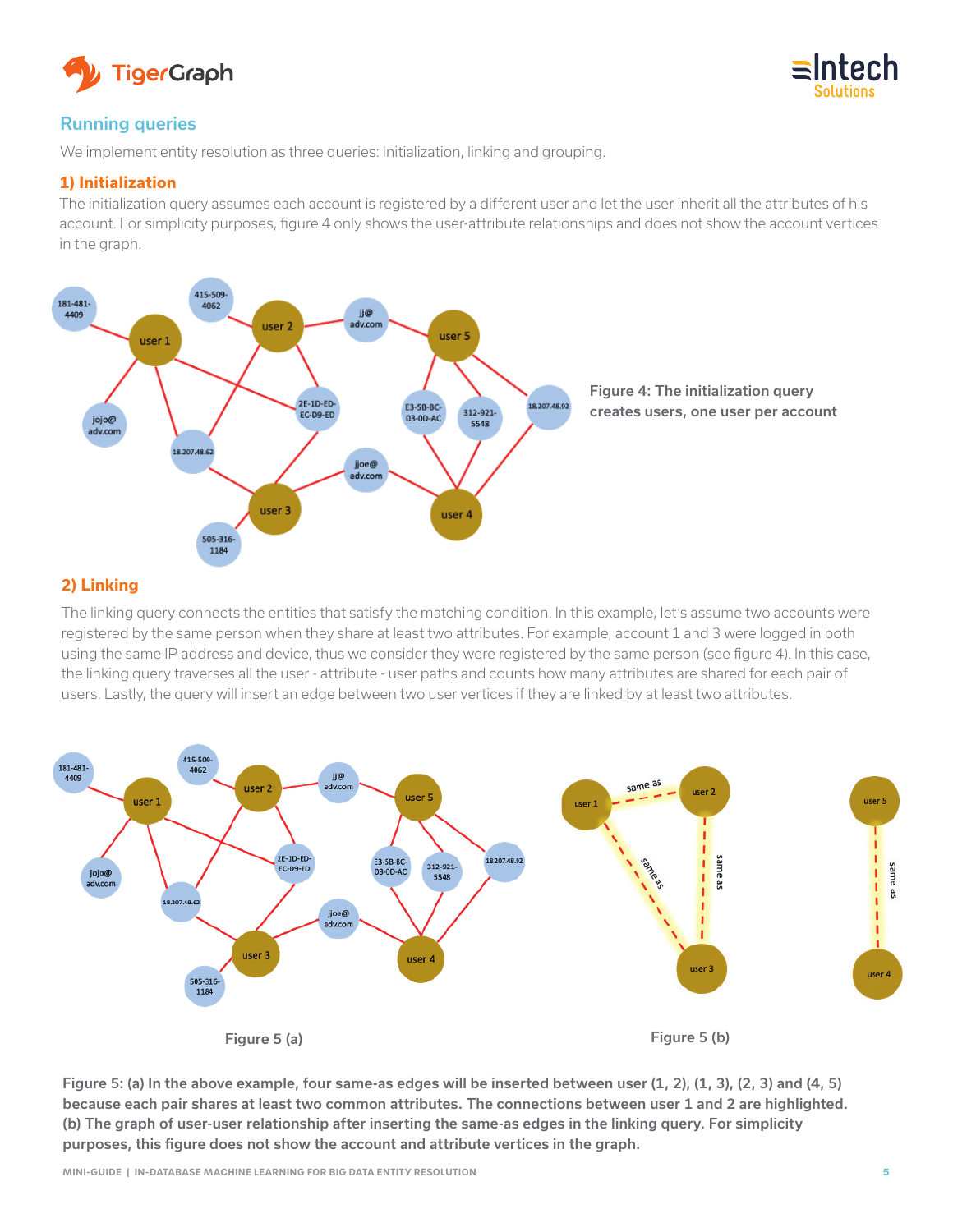



# **3) Grouping**

After the linking query finishes, all the matching users will be connected. The entity deduplication can be achieved by merging the connected user vertices together. This can be done by performing the connected component algorithm on the network formed by the user vertices and same-as edges. Briefly, the connected component algorithm will find the connected entities by assigning the same label to the entities in the same connected group.

The basic flow of the connected components algorithm is as follows:

- 1. Assign a unique integer as an ID to each entity.
- 2. Propagate this ID to its connected neighbors, so that each vertex will receive all its neighbors' IDs.
- 3. Update the old ID to be the smallest ID among its neighbors' and its own current ID.
- 4. Repeat above steps 2 and 3 until no ID update happens.

When iteration stops, the vertices in each connected component will have the same ID. And this ID will be the smallest ID within the connected component. The algorithm above not only finds the connected entities, but also selects a "lead" entity within each connected group. The last step of the grouping query is to let the lead entities inherit all the attributes in the group and to remove the other entities. The graph of user-attribute relationships after the grouping query finishes is shown in Figure 6.



Figure 6: After the grouping query finishes, user 1, 2, 3 will be merged into user 1. user 4 and 5 will be merged into user 4.

In some use cases, multiple iterations are needed to repeat the linking - grouping steps. For example (see figure 6) after we merge users 1, 2, 3 into 1, user 1 will have all the attributes from 2, 3 and itself. So user 1 can connect to other entities that it did not in the last iteration, thus new groups can be formed. Therefore, the linking and grouping shall be repeated until no more same-as edge needs to be inserted.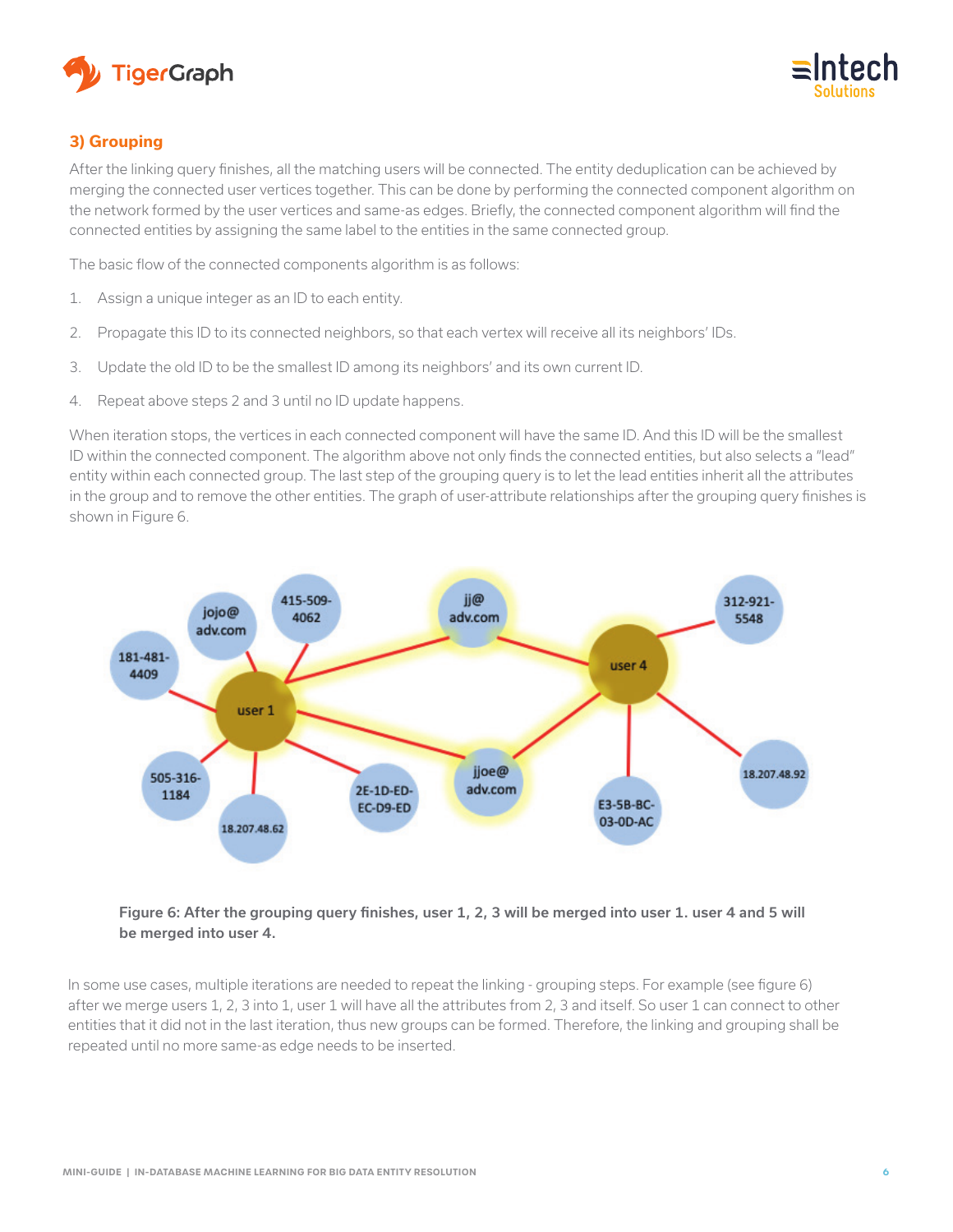



# Key benefits of the solution

#### **Data lineage**

One key feature of the above solution is that all the linking and grouping are operated on the user vertices (i.e. only the user vertices and the edges connected to them will be inserted or deleted). By constraining the data insertion/deletion within the user subgraph, the original account record (i.e. the account vertices and their relationships to the attributes) will be left untouched, thus the data lineage is well preserved.

#### **Parallel computation**

It is also worth mentioning that in all above steps the computation for each vertex or edge can be run in parallel. For example, in the second step of the connected component algorithm, one thread can handle one edge computation where the ID of the source vertex is aggregated on the target vertex. Similarly, in the third step, each vertex can have one thread to update its old ID. Such a computation model can naturally fit into a map-reduce framework.

#### **Incremental update**

In real practice, the batch process on all the data does not need to be performed whenever new records are loaded into the database. The above solution allows incremental updates where only new accounts (or old accounts with updates) and the minimum amount of relevant old accounts need to be processed. When having new data or streaming data loaded, the pairwise matching only needs to be performed on the newly loaded account vertices and the old account vertices that share the same attributes with the newly loaded vertices. Such an optimization significantly reduces the computational workload.

# Generic description and solution for the problem

Clustering is a classic unsupervised machine learning problem. The linking and grouping method described above converts the entity resolution problem to a graph clustering problem. Specifically, in the linking stage, an entity network is created. Then in the grouping stage, different graph clustering algorithms can be used to group the connected entities together. The connected component algorithm is a good choice when links are deterministic and certain, but other graph clustering algorithms such as label propagation and Louvain may be more suitable if the linkages are weighted according to confidence. Since graph is an abstraction of relationships, the graph solution in the above example can be easily adapted for other use cases. Here we will list four more examples.

#### **1) Flight ticket booking**

An airline company can have millions of ticket booking records in the database. Each booking record can include the ticket number, passenger first/last name, email address, phone number, departure, destination as well as other related information. One passenger may use different email addresses, phone numbers, or names to book flight tickets. In this scenario, each booking record is a digital entity with multiple attributes. The entity resolution task is to link the tickets to the real-world entity, passenger. Applying our approach above, we can create a graph with tickets connecting to their attributes. Then we can traverse all pairs of tickets that share some common attributes and insert an edge between them if they are considered to be booked by the same person. Lastly all the connected tickets will be grouped together.

#### **2) Owner of the device**

More and more devices (e.g. smartphone, television and even refrigerator) now have the capability to connect to the internet. For example, we can use the device network activity records to find the devices that belong to the same person. In each record, we have a timestamp, device id, IP address, URL, and cookie. Following our 3-step approach above, we will first create a graph using the device ID as the digital entity, and the IP address, URL and cookie as the attributes of the entity. In this case, the timestamp information can be stored on the edge between device and IP. In the initialization stage, we will assume each device is owned by a different owner, and connect the owner to the IP address of his device with the connection time range on the edge. In the linking stage, an edge will be inserted between each pair of owners if they were using the same IP during a period of time. Lastly in the grouping stage, the connected owners will be merged together and their devices will be assigned to the same owner.